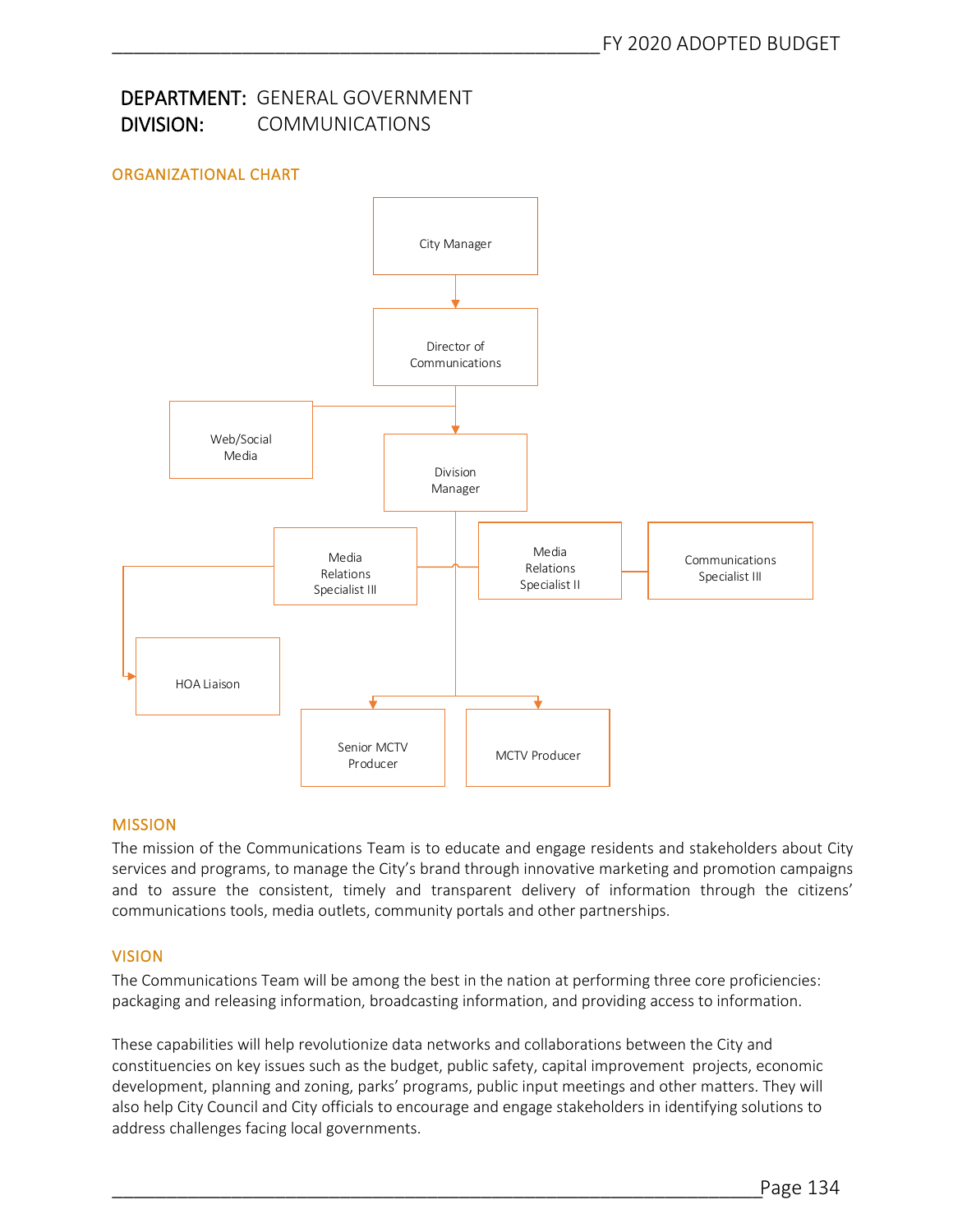### BUDGET SUMMARY

|                                     | <b>FY 18</b> | <b>FY 19</b> |                          |  | <b>FY 19</b>    |  | <b>FY 20</b>   |
|-------------------------------------|--------------|--------------|--------------------------|--|-----------------|--|----------------|
| <b>OBJECT CLASS AND DESCRIPTION</b> | ACTUAL*      |              | <b>BUDGET</b>            |  | <b>ESTIMATE</b> |  | <b>ADOPTED</b> |
| 51 - PERSONNEL COSTS                | 814,819      |              | $675,892$ \$             |  | 680,161         |  | 720,216        |
| 52 - SUPPLIES & MATERIALS           | 24,862       |              | 15,065                   |  | 13,865          |  | 13,715         |
| 53 - PROF/CONTRACT SERVICES         | 134,229      |              | 126,590                  |  | 122,590         |  | 125,220        |
| 55 - UTILITIES                      | 438          |              | $\overline{\phantom{0}}$ |  |                 |  |                |
| 56 - OTHER EXPENDITURES             | 24.005       |              | 20.514                   |  | 20.683          |  | 18,609         |
| <b>TOTAL EXPENDITURES</b>           | 998,353      |              | 838,061                  |  | 837,298         |  | 877,760        |

\*FY18 represented a 15-month fiscal year.

Explanation of Increase/ (Decrease): The increase in the FY 20 adopted budget compared to the FY 19 budget is due to the implementation of the fiscal year 2019 compensation plan and associated increases in the benefits to cover the full 26 pay periods in FY 20; and an increase in the number of cell phone allowance to include two additional employees.

#### POSITION HISTORY

|                                                | <b>FY 18</b>  | <b>FY 19</b>  | <b>FY 20</b>   | INCREASE/  |
|------------------------------------------------|---------------|---------------|----------------|------------|
| <b>AUTHORIZATION FULL-TIME POSITIONS</b>       | <b>ACTUAL</b> | <b>BUDGET</b> | <b>ADOPTED</b> | (DECREASE) |
|                                                |               |               |                |            |
| <b>FULL-TIME</b>                               |               |               |                |            |
| <b>Communications Director</b>                 | 1.00          | 1.00          | 1.00           | 0.00       |
| Senior Producer                                | 1.00          | 1.00          | 1.00           | 0.00       |
| HOA Liaison/Community Relations Coordinator    | 1.00          | 1.00          | 1.00           | 0.00       |
| Producer III                                   | 1.00          | 1.00          | 1.00           | 0.00       |
| Website/Social Media Manager                   | 1.00          | 1.00          | 1.00           | 0.00       |
| Media Relations Specialist II                  | 1.00          | 1.00          | 1.00           | 0.00       |
| Customer Relations Specialist III              | 1.00          | 1.00          | 1.00           | 0.00       |
| Media Relations Specialist III                 | 1.00          | 1.00          | 1.00           | 0.00       |
| Producer I                                     | 1.00          | 1.00          | 1.00           | 0.00       |
| <b>TOTAL AUTHORIZATION FULL-TIME POSITIONS</b> | 9.00          | 9.00          | 9.00           | 0.00       |

#### **SERVICES**

MCTV-16: Produces and airs quality municipal programming 24 hours a day, seven days per week on the City's PEG (Public, Education, Government) station; Ch. 16 on Comcast and Ch. 99 on AT&T U-verse. Programming includes City Council, Planning and Zoning Commission and Parks Board meetings, a monthly news show (In the News), a bi-monthly Council recap (On the Agenda), a unique one-minute promotional commercial (Missouri City Minute) informational videos on programs, services and events, a news crawl and a bulletin board.

Public Information: Develops and manages consistent, timely and accurate dissemination of information to the news media and other constituencies, as well as fostering news coverage. Develops and distributes news releases based upon City Council action, benchmarks on major City projects and special events. Manages emergency public information upon activation of the Emergency Operation Center.

Websites: Establishes and manages the City's Web presence as a distinct media platform by creating original content and implementing technical innovation. Maintains knowledge and awareness of best practices and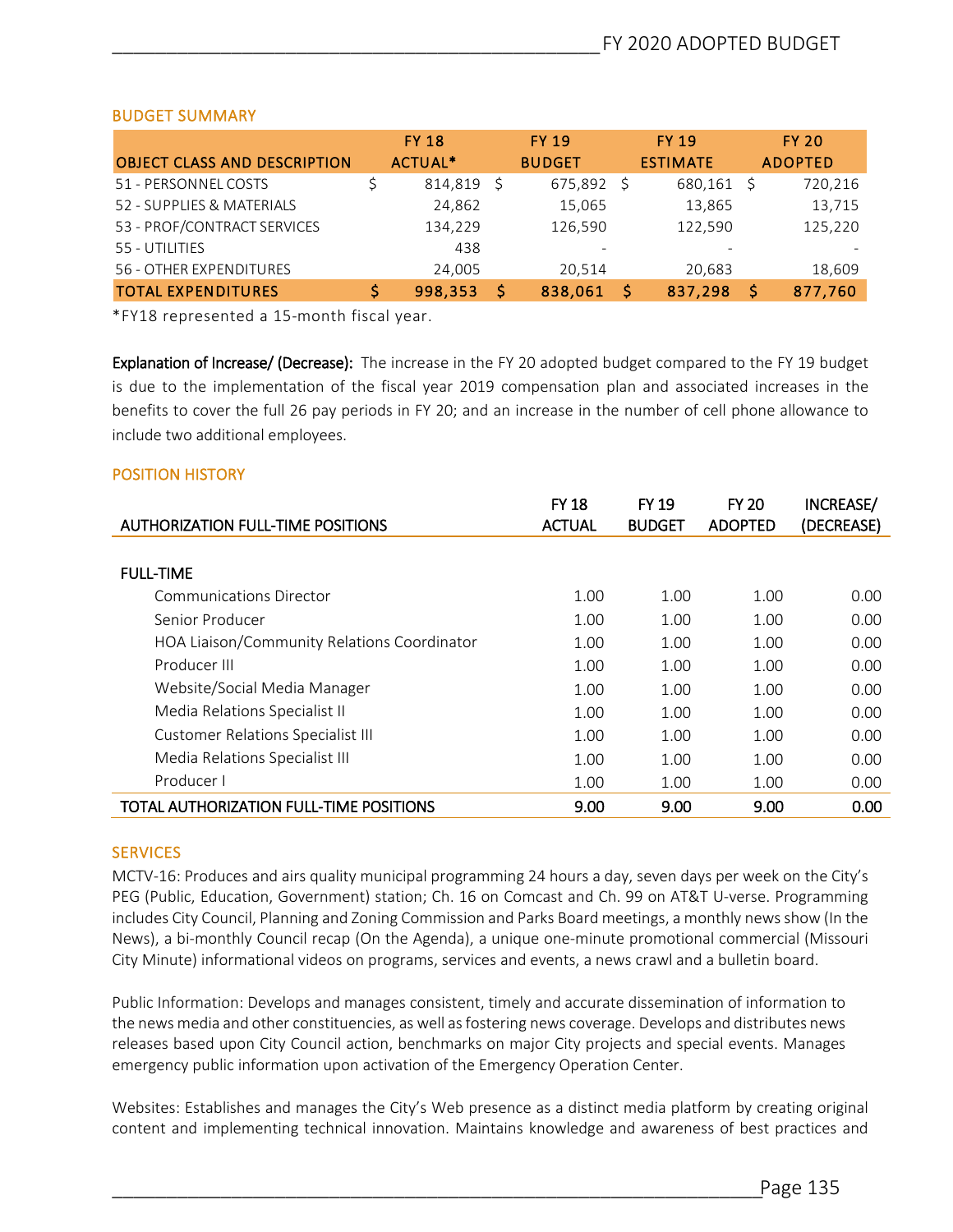prevailing developments in Web technologies, standards and requirements, and applies these to promote continuous improvement. Liaises with departments to assist and encourage the uploading of information and to ensure content is current, pertinent and meets user needs.

Citizen Communications: Responsible for liaising with Homeowner Associations to continue to build alliances with these organizations and to educate and inform them about City policies and services. Manages City staff presence at HOA, Council District, town hall and public meetings. Develops and publishes "Show Me" Missouri City citizen newsletter. Through Communications Specialists in the City Hall Front Lobby, handles in-person and telephone inquiries, solid waste/various other payments, and event planning. Manages 1690AM, the City's radio station used to air weather, mobility and emergency updates.

Social Networking and Marketing: Increases the growth of the City's social media communities and brand awareness, improves engagement, and executes day-to-day integration efforts between digital, on-air and social media properties.

Special Projects: Responsible for the overall branding program for the City and use of the official, trademarked City logo. Counsel departments on their communication needs and communicating information to citizens. Manages the City's awards programs.

#### FY 2019 SIGNIFICANT DEPARTMENTAL ACCOMPLISHMENTS

- Produced more than 34 MCTV videos that received more than 27,797 total views and 309 shares including Kids' Corners, the "In the News" series, community spotlights, hurricane preparedness videos, "On the Agenda" series, monthly Parks agenda videos, council district meetings, department highlights, public safety initiatives, promotional videos and more. Team also produced more than 30 City meetings including City Council and other boards/commissions.
- Leveraged the City's social media outreach to increase civic engagement utilizing, Facebook: more than 7,821 likes, Twitter: MissouriCityTX and MissouriCityEM followers (more than 4,594 and 1,659 followers, respectively), Instagram: more than 1,473 followers, YouTube: more than 477 subscribers, Nextdoor (17,102 members reaching over 90 neighborhoods) and growth of the City's Snapchat account.
- Planned, compiled, wrote/edited, designed and coordinated full production, including printing/mailing of 2 "Show Me" Missouri City citizen newsletters that reaches all residential and commercial addresses. Newsletters can be viewed here on the City's website: http://www.missouricitytx.gov/555/Show-Me-Missouri-City-Newsletter.
- Planned, compiled, wrote/edited, designed and coordinated production and printing of 1 "HPO In Action" employee newsletter and 2 scheduled. Employee newsletters may be viewed on the City's website here: http://www.missouricitytx.gov/899/Employee- Newsletter.
- Planned, compiled, wrote/edited, designed and coordinated full production, including printing/mailing of the City's third Annual Report: Missouri City "InFocus", which chronicled the year-end successes of all departments in achieving City Council and City Manager priorities. Reports may be viewed here: http://www.missouricitytx.gov/923/In- Focus---Annual-Report.
- Planned, compiled, wrote/edited and designed more than 25 City Manager's Updates. Updates may be viewed on the City's website here: https://www.missouricitytx.gov/584/City-Managers-Update.
- Planned, marketed and hosted four Leadership Luncheon events including a tour of the Houston Buffalo Soldiers National Museum on Dec. 13; celebration of International Women's Month with focus on business partnerships on March 28; an exclusive luncheon with local small business owners in partnership with Chase in recognition of National Small Business Week (May 5-11) on May 6; and the third annual Mother's Day Cake Decorating Event on May 11.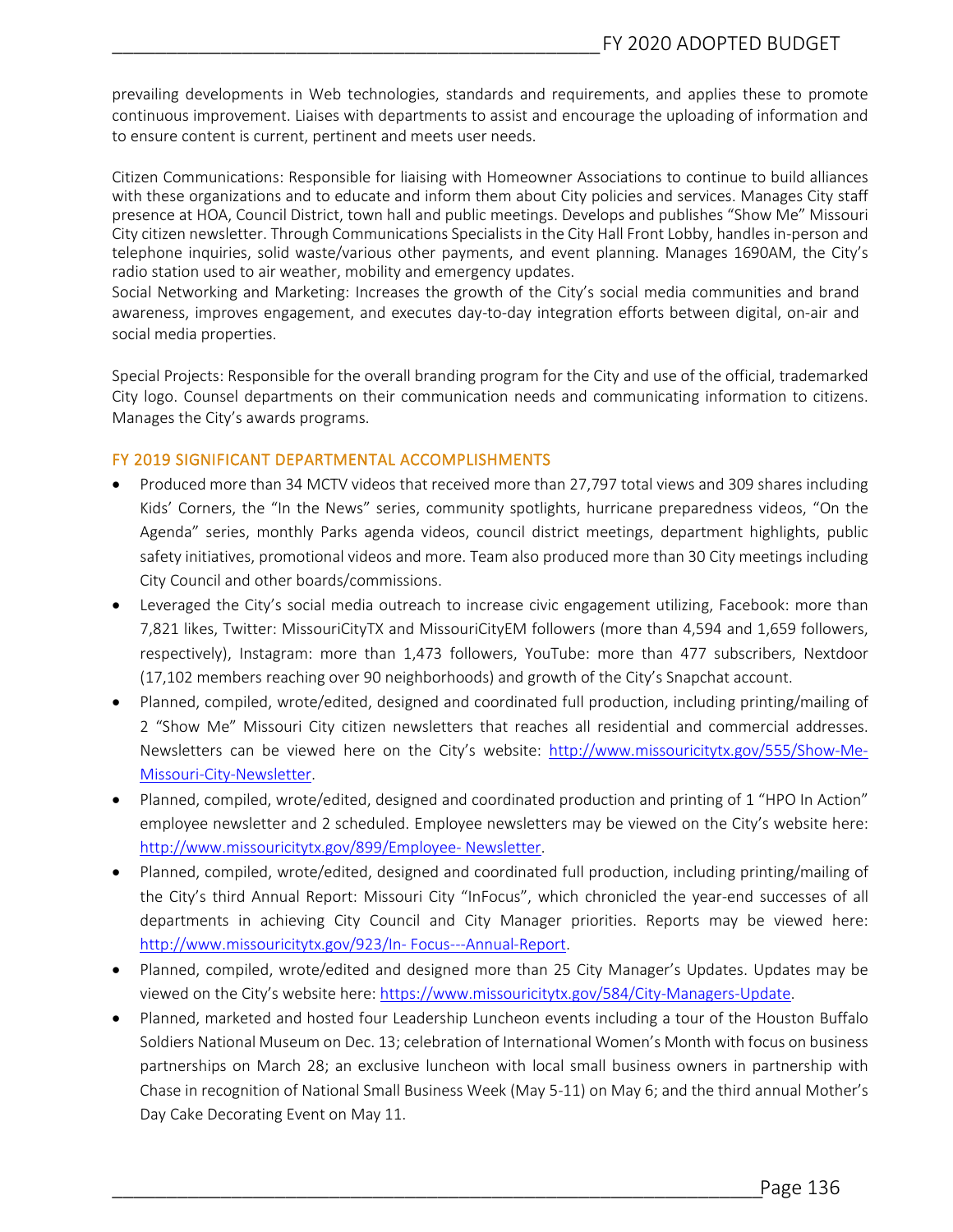- Enhanced citizen/community engagement through HOA outreach and facilitation of the fifth year of MCCU class with more than 30 stakeholders. Please see few numbers below:
	- o HOA Community Events: 44
	- o HOA Meetings/Annual Meetings: 40
	- o Facility Openings: 73
	- o Facilitation of more than 300 questions/complaints/inquiries from residents and property managers
- Increased participation in the Municipal Volunteer Program by 109 new volunteers in 2018. Also, in calendar year 2018, MVPs contributed 2,275.50 volunteer hours. Communications hosted the third annual MVP Public Input Forum and coordinated selection of a winner of the 2018 MVP of the Year Award in December, 2018.
- Continued emergency management education/outreach and served as the City's Public Information Officers and coordinated all public, media and stakeholder outreach during severe weather emergencies in 2018/2019 and the drowning incident near Independence Park. Also, completed a special hurricane preparedness marketing campaign with the new MCTV video series in preparation for the 2019 Hurricane Season.
- Developed and managed innovative marketing/branding/promotion campaigns (with print/digital news or social media ads) for the third Annual Community Night Out, the fifth Annual Black History Month Celebration of Culture & Music, all four Council District meetings, the third Annual Leadership Luncheon Mother's Day Cake Decorating Event, Pooch P.A.D, #PlayItForward, the new Community Spotlight video/news feature and other strategic initiatives.
- Designed and produced customized, innovative design materials for the following major projects with significant organizational impact: materials for the City's new Mission, Vision, Credo and Code of Ideals, City Council recognition certificates, the annual Community Night Out, the annual Black History Month Celebration of Culture & Music, the annual Leadership Luncheon Mother's Day Cake Decorating Event, the 86th Legislative Agenda booklet, Council District Meetings, Clergy Roundtable, Youth Town Hall, Community Connection, RSWTP Phase II ground breaking, print/digital citizen newsletters, the print/digital employee newsletters, budget covers, Juneteenth Ad, MCTX Community Symposium, City Manager's Update design, #PlayItForward, LeadershipNOW Symposium, website graphics and other strategic initiatives. (Cost Savings by in-house Designs: \$60,000 to \$70,000).
- Planned, marketed, coordinated and hosted the First Annual Public Administration Day with FBISD, SMSD, TSU and UH administrators, teachers and students as part of the Leadership NOW Symposium.
- Completed the METRO Community Connector bus wrap and is scheduled to design new City brand banners.
- Finalized the City media, outlet policies and procedures and social media and branding/marketing policies.
- Redesigned the City letterhead, PowerPoint, business cards and employee badge templates/designs.
- Scheduled to develop design/print projects for the third Annual Leadership NOW Symposium.
- Scheduled to plan, coordinate, promote and host the 2019 State of the City.
- Scheduled to update the content/design on www.showmecity.com and www.missouricityready.com.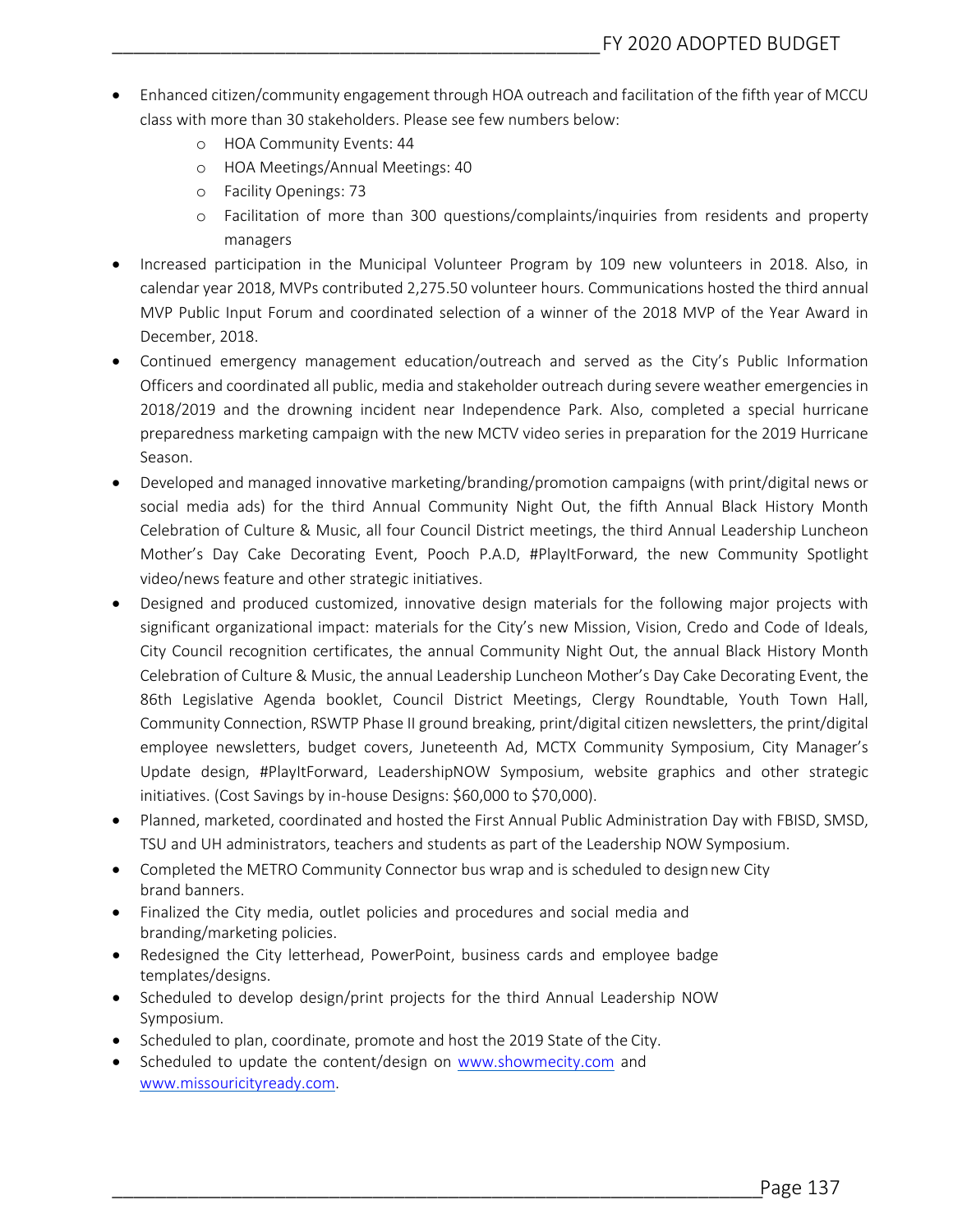| <b>FY 2020 DEPARTMENTAL GOALS</b>                                                                                                      | <b>STRATEGIC PLANS OR</b><br><b>PRIORITIES</b><br><b>SUPPORTED BY GOAL</b> |
|----------------------------------------------------------------------------------------------------------------------------------------|----------------------------------------------------------------------------|
| Produce the bi-monthly Council Connection and On the Agenda.<br>1.                                                                     | Council Priority                                                           |
| Continue the Emergency Management outreach and education.<br>2.                                                                        | <b>Council Priority</b>                                                    |
| Manage the Municipal Volunteer Program and host Annual Forum.<br>3.                                                                    | Strategic Plan Element                                                     |
| Coordinate the planning, marketing, promotion and coverage of the Annual<br>4.<br>Black History Month Celebration.                     | Management Priority                                                        |
| Coordinate the planning, marketing, promotion and coverage of the Annual<br>5 <sub>1</sub><br>Mother's Day Cake Decorating Event.      | Strategic Plan Element                                                     |
| Coordinate the planning, marketing, promotion and coverage of the<br>6.<br>Community Connection.                                       | Strategic Plan Element                                                     |
| Coordinate the planning, marketing, promotion and coverage of the Annual<br>7.<br>State of the City.                                   | <b>Council Priority</b>                                                    |
| Continue revamp of Missouri City Television programming, building on<br>8.<br>popular videos and producing spotlights on operations.   | Council Priority                                                           |
| Organize at least two other Leadership Luncheon events.<br>9.                                                                          | Strategic Plan Element                                                     |
| 10. Coordinate the marketing, promotion and coverage of the Fourth<br>Annual Community Night.                                          | Management Priority                                                        |
| 11. Complete the sixth class of Missouri City Citizens' University, host their<br>graduation and initiate the seventh class.           | Strategic Plan Element                                                     |
| 12. Produce two "Show Me" Missouri City citizen newsletters, one annual report<br>(In Focus) and 3 HPO In Action Employee newsletters. | Council Priority                                                           |

\*FY18 represented a 15-month fiscal year.

| PERFORMANCE INDICATORS |                                                | <b>FY 18</b>   | <b>FY 19</b>  | <b>FY 19</b>    | <b>FY 20</b>  |
|------------------------|------------------------------------------------|----------------|---------------|-----------------|---------------|
|                        |                                                | <b>ACTUAL*</b> | <b>BUDGET</b> | <b>ESTIMATE</b> | <b>BUDGET</b> |
|                        | % of Effective "publication" of news releases  |                |               |                 |               |
|                        | in 2 print media (publication of material in   |                |               |                 |               |
|                        | Chronicle, FB Lifestyles magazine)             | 98             | 98            | 100             | 98            |
|                        | % of New Website Visitors (subscribers, social |                |               |                 |               |
|                        | media, videos)                                 | 75             | 75            | 71              | 70            |
|                        | % of Returning Website Visitors                | 25             | 25            | 25              | $N/A**$       |
|                        | % of Social media link shares (growth of FB/   |                |               |                 |               |
|                        | Twitter/YouTube)                               | 60             | 3             | 60              | $N/A**$       |
|                        | ▶ % of New MCTX Mobile Subscribers             | $N/A**$        |               |                 | $N/A**$       |

\*FY 18 represented a 15-month fiscal year.

\*\*N/A items will no longer be tracked in FY2020 and moving forward as the City website has been upgraded to a new design/functionality/higher platform reflected by associated tracking measures. Processes available for tracking social media and mobile app mechanisms are evolving and we will be tracking those as part of activity measures outlined below.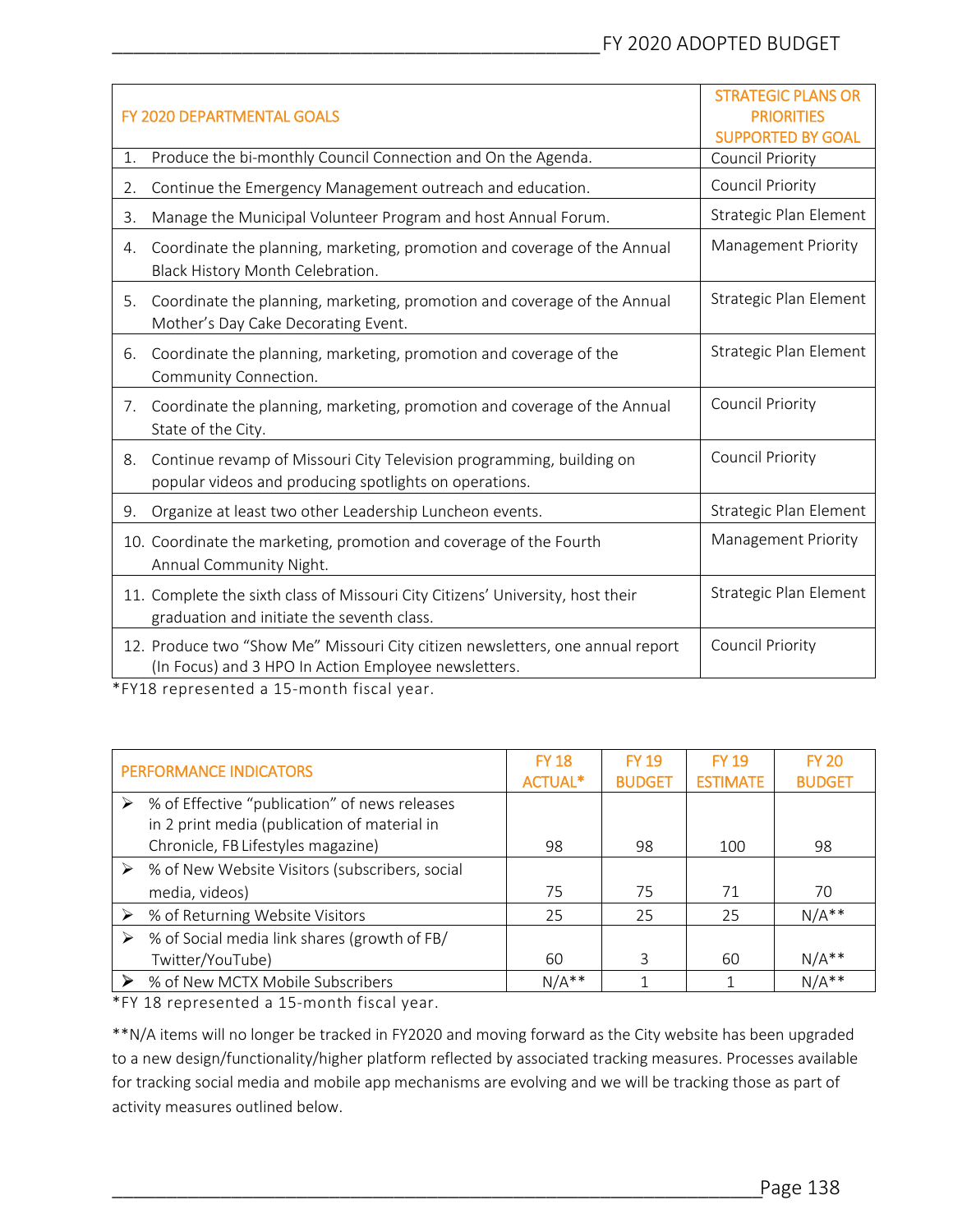| <b>ACTIVITY MEASURES</b> |                                                                                                                                                                                                                                                                                      | <b>FY 18</b>   | <b>FY 19</b>  | <b>FY 19</b>    | <b>FY 20</b>  |
|--------------------------|--------------------------------------------------------------------------------------------------------------------------------------------------------------------------------------------------------------------------------------------------------------------------------------|----------------|---------------|-----------------|---------------|
|                          |                                                                                                                                                                                                                                                                                      | <b>ACTUAL*</b> | <b>BUDGET</b> | <b>ESTIMATE</b> | <b>BUDGET</b> |
| ⋗                        | Views/shares of videos on YouTube and City website                                                                                                                                                                                                                                   | 66,000         | 65,000        | 65,000          | 66,000        |
| ⋗                        | Written/Scripted Media (newspaper articles, media<br>releases, On the Agenda, CM Updates, social media,<br>bulletin boards, talking points, PSAs, HOA Packets,<br>HOA Reports, LED Sign, MCTV programs and crawl,<br>Website and Design verbiage and State of the City<br>materials) | 550            | 500           | 600             | 625           |
| ⋗                        | Branded Marketing/Promotion Materials (website<br>designs, fliers, logos, invitations, certificates,<br>newsletters, plaques, Leadership NOW and CNO<br>materials, In Focus, videos, brochures, social<br>media design, signage, PowerPoints, lanyards,<br>postcards, graphics)      | 375            | 200           | 300             | 300           |
| ⋗                        | E-Subscriber List (Only for City website and<br>Missouri City Ready                                                                                                                                                                                                                  | 15,000         | 16,000        | 15,000          | 15,000        |
| ⋗                        | Total calls at City Hall Front Desk                                                                                                                                                                                                                                                  | 25,000         | 25,000        | 23,000          | 20,000        |
| ⋗                        | Total payment transactions at City Hall Front Desk                                                                                                                                                                                                                                   | 3,300          | 3,000         | 2,000           | 2,000         |
| ⋗                        | Monthly Website Page Views                                                                                                                                                                                                                                                           | 75,000         | 29,000        | 69,000          | 50,000        |

\*FY 18 represented a 15-month fiscal year.